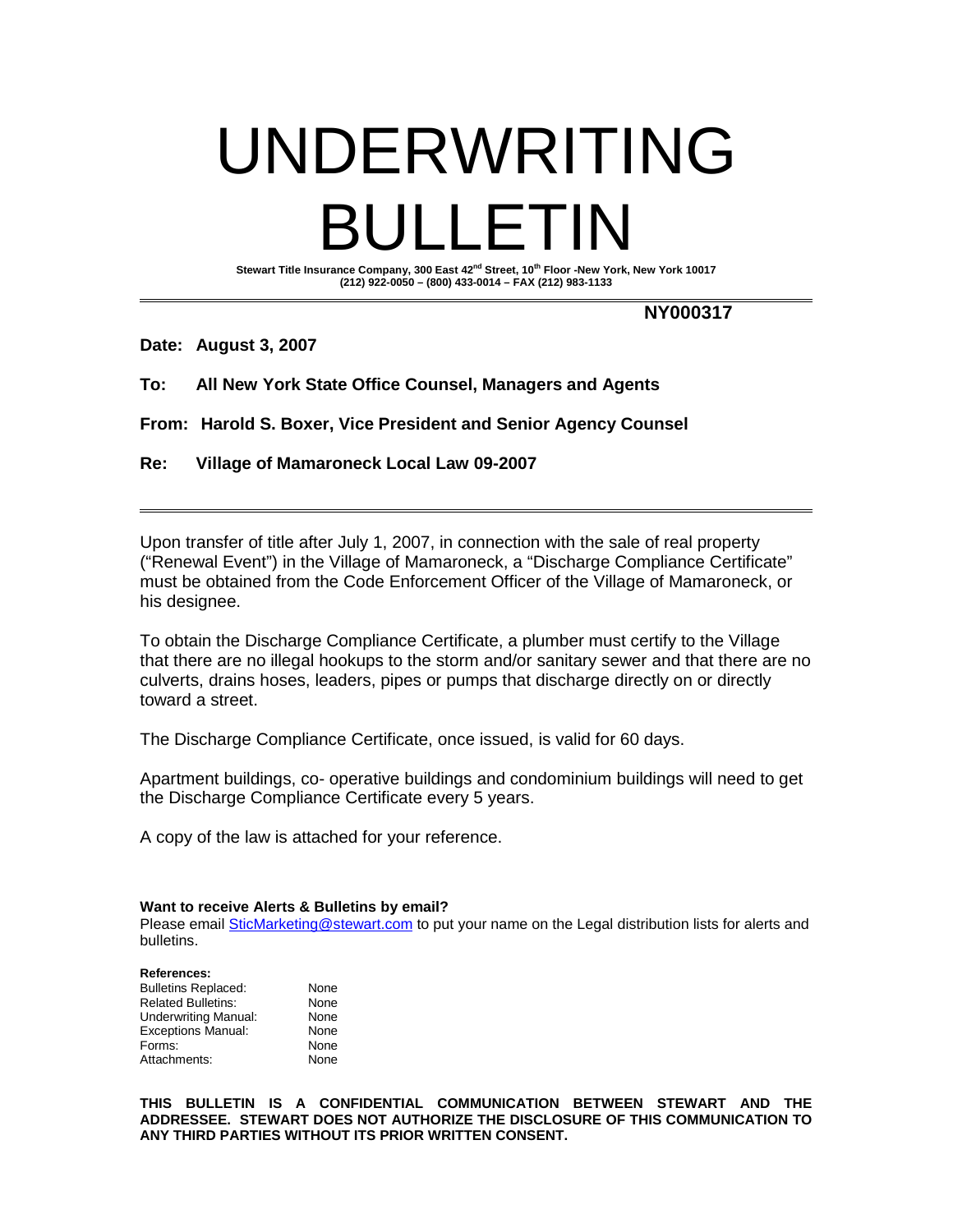$RESOLUTION - 7/9/2007$ 

 $\mathcal{A}^{\mathcal{A}}$ 

RESOLVED that Proposed Local Law No. 12-2007 be and hereby is enacted as Local Law No. 9-2007 and shall read as follows:

(SEE ATTACHMENT)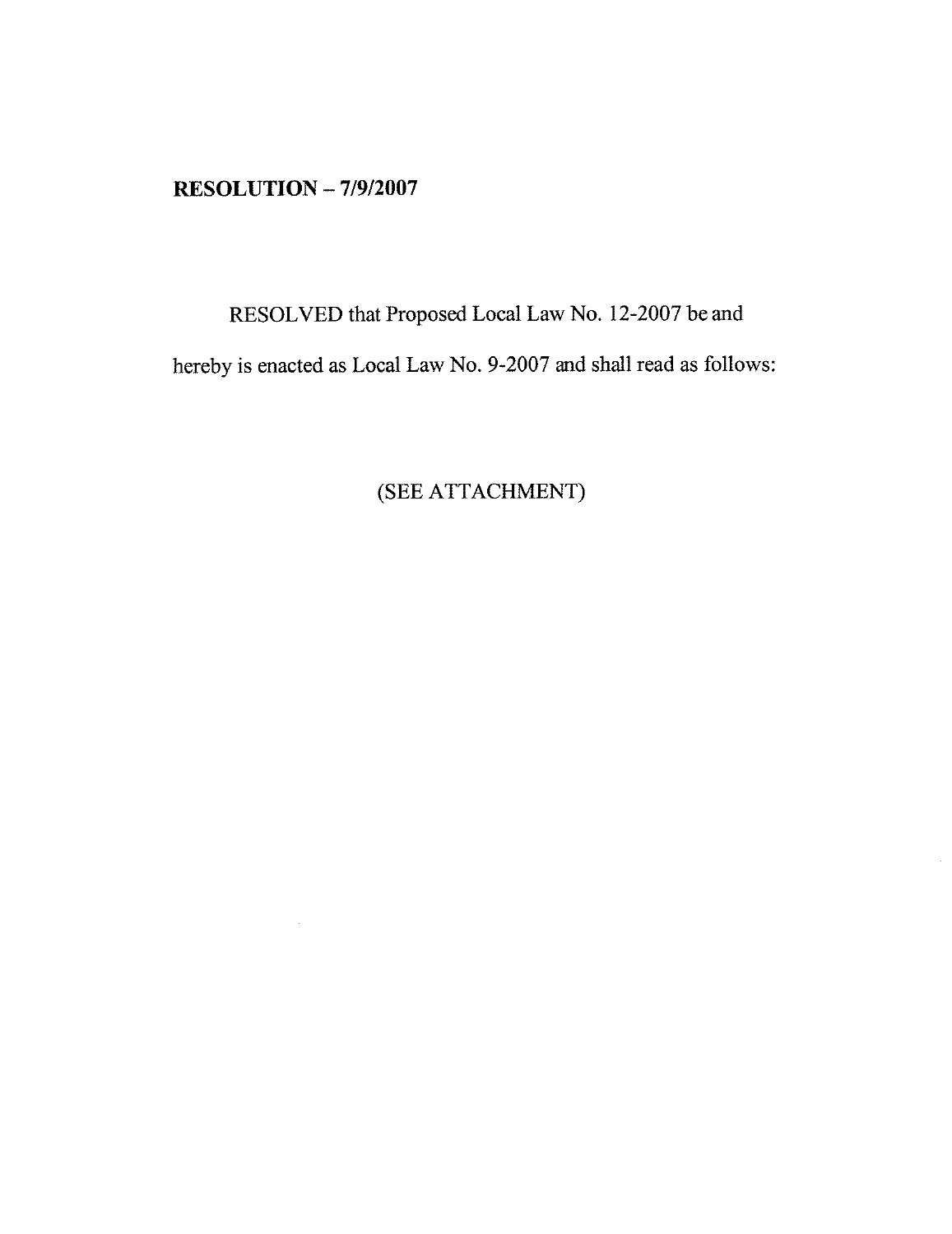# **LOCAL LAW NO. 09-2007**

A Local Law adding a new Article IV (Removal of Illegal Sewer Connections and Elimination of Illegal Discharge of Liquids) to Chapter 282 (Sewers) of the Code of the Village of Mamaroneck

Be it enacted by the Board of Trustees of the Village of Mamaroneck as follows:

SECTION 1. Purpose. The Village Board finds that, despite all of the Village's efforts at enforcement, there continue to be properties which have illegal connections to the public storm water or sanitary sewer lines or both. Additionally, some of these properties, as well as others, illegally discharge liquids onto or towards streets, sidewalks and rights-of-way. These violations have a negative impact upon the environment of the Village. They also have a negative impact upon the conditions of the Long Island Sound since such discharges overtax the effluent treatment systems and at times cause untreated sewerage to be discharged directly into the Long Island Sound. The County of Westchester (the County) continuously monitors the flow through the public storm water and sanitary sewer lines. It regularly admonishes the Village for not being more effective in bringing an end to illegal connections to the public storm water and sanitary sewer system. Furthermore, the State of New York has issued manuals containing rigorous standards for the disposal of storm water and effluent (see E.G. New York Standards and Specifications for Erosion and Sediment Control (Blue Book) and New York State Stormwater Design Manual). To combat these violations and eventually bring about total compliance with applicable Codes, the Village Board henceforth will require a discharge compliance certificate for real property located in the Village that is sold after July 1, 2007. For apartment buildings, cooperatives and condominium complexes, a discharge compliance certificate shall be required for each building on or before August 1, 2007 and renewed every five years thereafter.

SECTION 2. A new Article IV (Removal of Illegal Sewer Connections and Elimination of Illegal Discharge of Liquids) is hereby added to Chapter 282 (Sewers) of the Code of the Village of Mamaroneck, which shall read as follows:

## **ARTICLE IV**

# **Removal of Illegal Sewer Connections** and Elimination of Illegal Discharge of Liquids

#### $§$  282-12. **Definitions:**

As used in this Article, the following terms are defined as follows:

"DIRECTOR" or "CODE ENFORCEMENT OFFICER" means the Code Enforcement Officer of the Village of Mamaroneck, or his designee.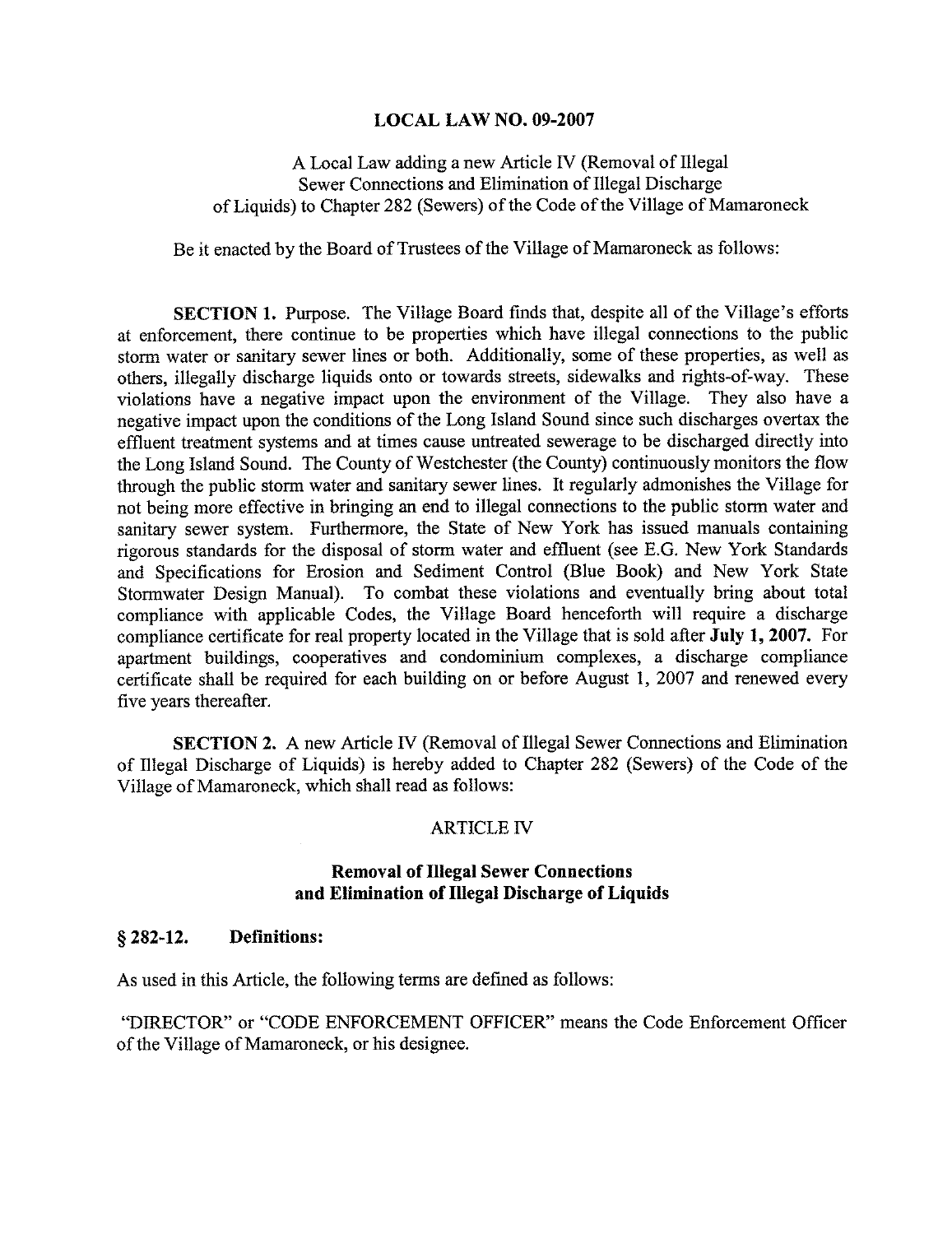"DISCHARGE COMPLIANCE CERTIFICATE" means a certificate issued by the Director stating that: (1) all of the connections leading from the real property (a) to the public storm water sewer lines, and (b) to the public sanitary sewer lines, comply with the requirements of the New York State Building Code; the Westchester County Sewer Act, the Westchester County Sanitary Code and the Village Code, and (2) there are no culverts, drains, hoses, leaders, lines, pipes or numps that discharge liquids directly onto or directly toward a street, sidewalk or right-of-way.

"PLUMBER'S CERTIFICATION" means a certification made to the County by a plumber licensed to do business within the County that the plumber (1) has inspected all of the connections leading from the real property to (a) to the public storm water sewer lines and (b) to the public sanitary sewer lines and that all such connections comply with the requirements of the New York State Building Codes and the Village Code; (2) has inspected the real property and found that there are no culverts, drains, hoses, leaders, lines, pipes or pumps that discharge liquids directly onto or directly toward a street, sidewalk or right-of-way; and (3) has inspected the sanitary sewer lateral pipes leading from the real property and determined that such lateral pipes do not directly or indirectly allow inflow or infiltration therefrom into the Village's public sanitary sewer lines.

"REAL PROPERTY/COMMERCIAL PROPERTY" means a lot with respect to which a renewal event occurs after July 1, 2007.

"RENEWAL EVENT" means the transfer of title in connection with the sale of real property located in the Village. However, in connection with an apartment building, cooperative or condominium association, a "renewal event" occurs only once every five years and not when there is a transfer in title of one of the units within the apartment building, cooperative or condominium complexes.

#### $§$  282-13. **Issuance of Discharge Compliance Certificate.**

 $\mathbf{A}$ . No building on real property shall be used or occupied, in whole or in part, unless a discharge compliance certificate is issued therefor. To apply for a discharge compliance certificate, a plumber's certification that complies with this article shall be submitted to the Director, together with whatever forms and other documentation may be required by the Director and the fee for a discharge compliance certificate shall be paid. The Director can issue a discharge compliance certificate based upon a plumber's certification or any duly authorized representative of any apartment building, cooperative or condominium complex as defined in subdivision B below, may conduct an inspection of the real property to determine whether any of the connections leading from the real property to the public storm water sewer lines or the public sanitary sewer lines violate a requirement of the New York State Building Code or the Westchester County Sewer Act, the Westchester County Sanitary Code or the Village Code: whether there are any culverts, drains, hoses, leaders, lines, pipes or pumps on the real property that discharge liquids directly onto or directly towards a street, sidewalk or right of way or whether the sanitary sewer lateral pipes leading from the real property directly or indirectly allow inflow or infiltration therefrom into the Village's public sanitary sewer lines. By applying for a discharge compliance certificate, the owner of the real property authorizes the Director or a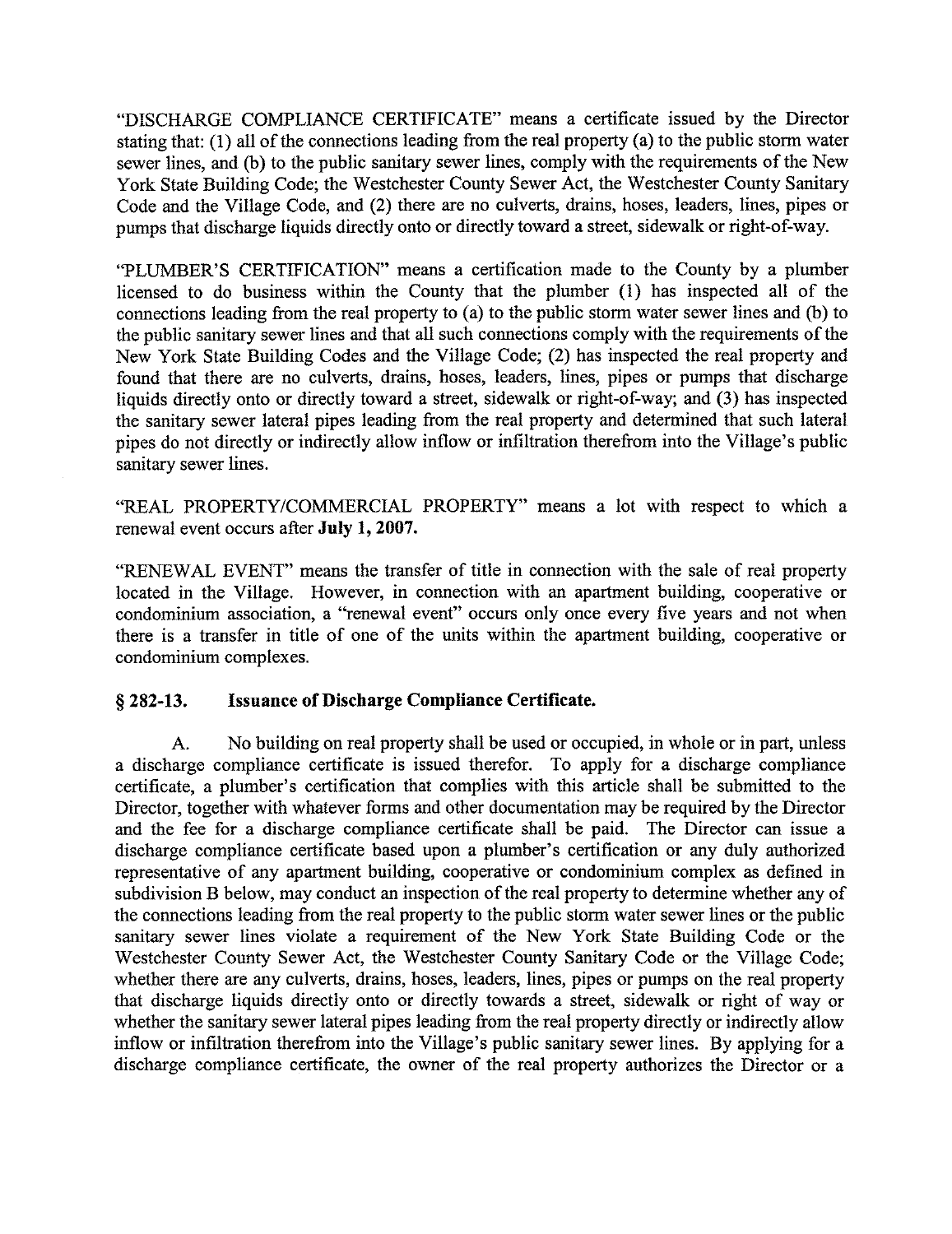designee of the Director to enter upon the real property for the purpose of conducting such inspection.

With the Director's approval, any apartment building, cooperative or  $\mathbf{B}$ . condominium complex may appoint an authorized representative who is a certified plumber licensed to do business within the County to conduct an inspection of the real property to determine whether any of the connections leading from the real property to the public storm water sewer lines or the public sanitary sewer lines violate a requirement of the New York State Building Code, the Westchester County Sewer Act, the Westchester County Sanitary Code or the Village Code: whether there are any culverts, drains, hoses, leaders, lines, pipes or pumps on the real property that discharge liquids directly onto or directly towards a street, sidewalk or right of way, or whether the sanitary sewer lateral pipes leading from the real property directly or indirectly allow inflow or infiltration therefrom into the Village's public sanitary sewer lines. The results of any inspection shall be provided to the Director in order to ensure compliance and to obtain the required discharge compliance certificate.

A discharge compliance certificate can be issued at any time after a renewal event  $C_{\cdot}$ has occurred. A discharge compliance certificate can also be issued prior to a renewal event; however, such certificate shall expire on the 60th day after it is issued, unless the renewal event shall have occurred before its expiration date.

A discharge compliance certificate issued after a renewal event has occurred shall D. expire when the next renewal event with respect to that real property occurs. A discharge compliance certificate issued prior to a renewal event that does not expire pursuant to  $\S 282-13C$ also shall expire when the next renewal event with respect to the real property occurs. Nothing contained in this section shall be construed as preventing the Director from revoking a discharge compliance certificate if there are grounds to do so.

### Revocation of certificate of occupancy, certificate of completion and like  $§$  282-14. documents.

The Director may revoke a certificate of completion, a certificate of occupancy (permanent or temporary), a discharge compliance certificate, or a letter of compliance in the following instances:

 $A<sub>1</sub>$ Where there has been any false statement or misrepresentations as to a material fact in the application, the plans or the specifications on which the Director relied when issuing such certificate or letter; or

Where such certificate was issued in error and should not have been issued in  $\mathbf{R}$ accordance with applicable provisions of law.

 $C_{\cdot}$ Where it is determined that the owner of real property directly or indirectly causes or allows the resumption of any use of practice on the real property after issuance of the discharge compliance certificate which, if discovered at or prior to its issuance would have precluded the Director from issuing the discharge compliance certificate.